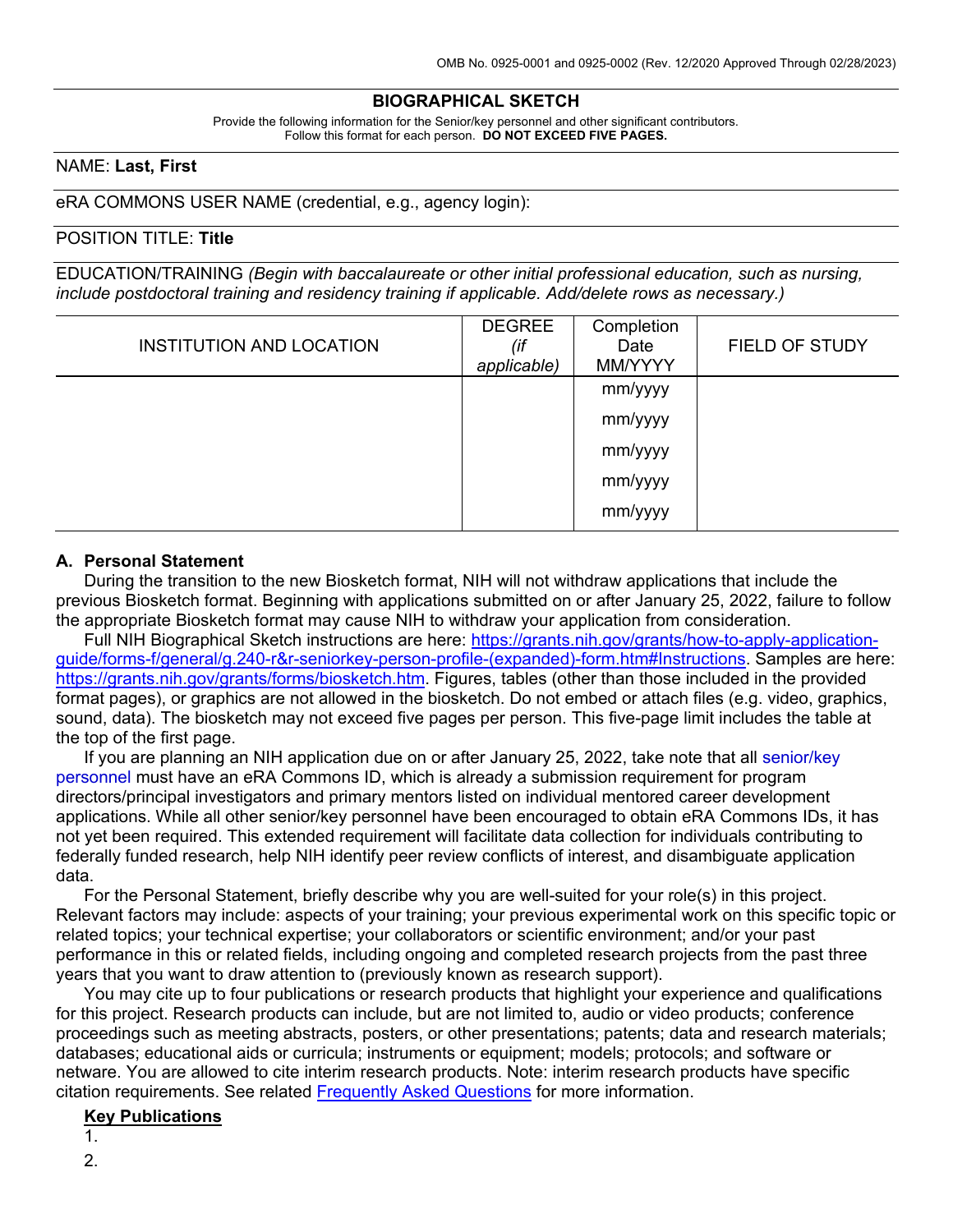- 3.
- 4.

# **B. Positions, Scientific Appointments, and Honors**

## **Positions**

- yyyy-yyyy List in reverse chronological order all positions and scientific appointments both domestic and foreign, including affiliations with foreign entities or governments.
- yyyy-yyyy This includes titled academic, professional, or institutional appointments whether or not remuneration is received, and whether full-time, part-time, or voluntary (including adjunct, visiting, or honorary). High school students and undergraduates may include any previous positions.
- yyyy-yyyy For individuals who are not currently located at the applicant organization, include the expected position at the applicant organization and the expected start date.
- yyyy-yyyy Clinicians should include information on any clinical licensures and specialty board certifications that they have achieved.

yyyy-present

# **Scientific Appointments**

yyyy-yyyy yyyy-yyyy yyyy-yyyy yyyy-yyyy yyyy-present

#### **Honors**

yyyy-yyyy Students, postdoctorates, and junior faculty should include scholarships, traineeships, fellowships, and development awards, as applicable.

yyyy-yyyy yyyy-yyyy yyyy-yyyy yyyy-present

## **Professional Memberships**

yyyy-yyyy yyyy-yyyy yyyy-yyyy yyyy-yyyy yyyy-present

## **C. Contributions to Science**

- **1. Subheading.** Briefly describe up to five of your most significant contributions to science. The description of each contribution should be no longer than one half page, including citations. While all applicants may describe up to five contributions, graduate students and postdoctorates may wish to consider highlighting two or three they consider most significant.
	- a.
	- b.
	- c.
	- d.
- **2. Subheading.** For each contribution, indicate the following: the historical background that frames the scientific problem; the central finding(s); the influence of the finding(s) on the progress of science or the application of those finding(s) to health or technology; and your specific role in the described work.
	- a.
	- b.
	- c.
	- d.